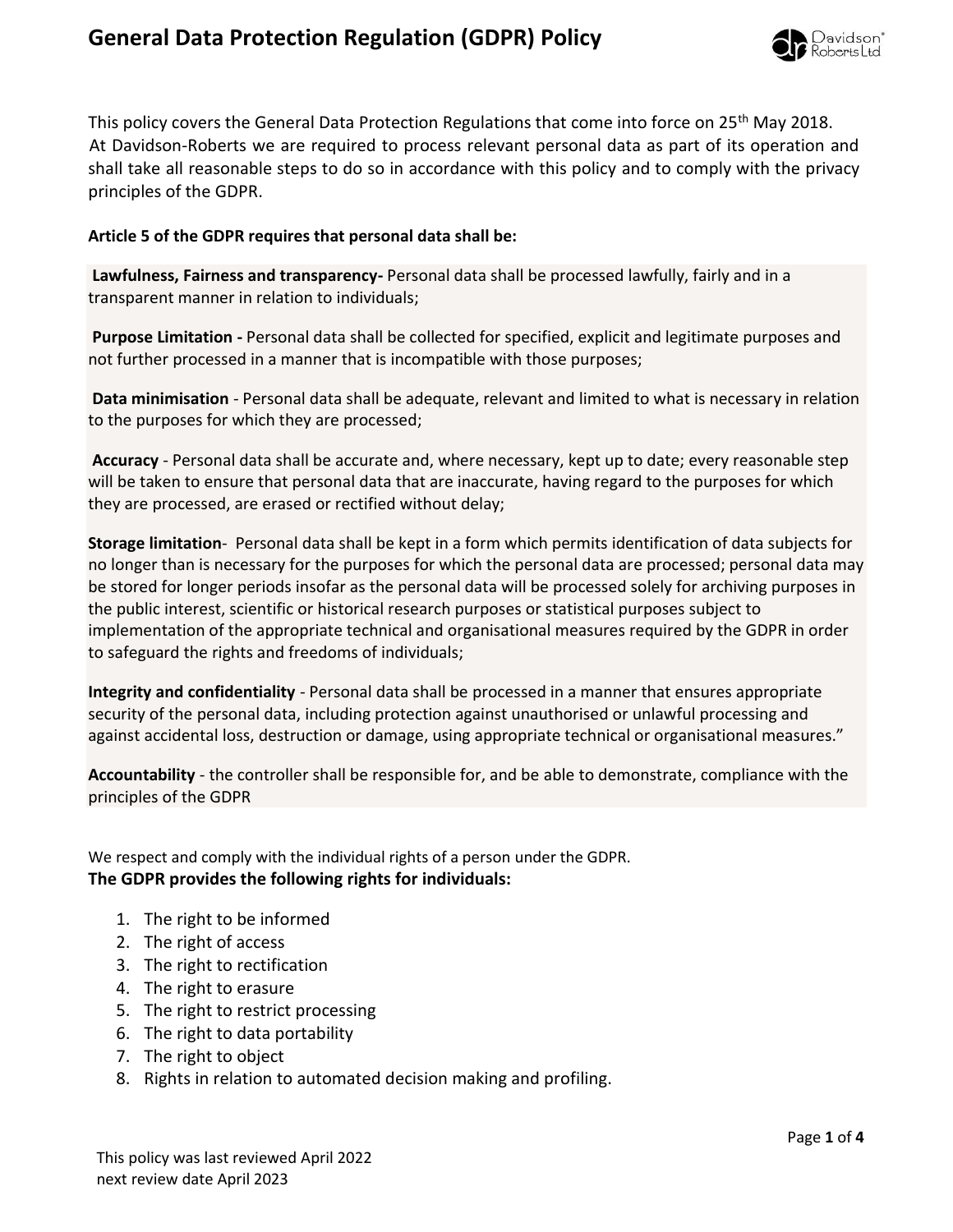# **General Data Protection Regulation (GDPR) Policy**



 Processing may include obtaining, recording, holding, disposing, destroying or otherwise using data. Any information which falls within the definition of personal data and is not otherwise exempt will remain confidential and will only be disclosed to third parties with the consent of the appropriate individual or under the terms of this policy. The setting may from time to time be required to process sensitive personal data regarding a child in our care. We will share this data where there is a legal obligation to do so such as in a child protection investigation.

From May 25<sup>th</sup> 2018 we gain consent from all employees to hold personal information on them when they commence employment with us. Any employees working for the company prior to this date will be asked to give consent to hold the relevant data on them. All other information held on staff that is not needed will be disposed of in a safe and confidential way.

## **Data which may be held includes the following:**

- List of names, addresses and home telephone numbers and emergency contact numbers of children attending and staff/ volunteers/ students whether on spreadsheet, paper or card indexes or the data base (Famly)
- Personal information about children as recorded on their registration forms and on the data base (Famly)
- Paper or computer based employee files containing employment records, bank account details and national insurance numbers, email addresses.
- BrightHR for employee records
- Training records of staff
- Performance records of staff including supervision records, appraisals, file notes, capabilities procedures and disciplinary records
- Information contained on e-mail which may mention the individual's name
- Laptop computers holding personal data
- Children's assessment / observation records
- Information provided to, or received from, external sources/agencies
- Photographs- where consent has been granted.
- Incident and Accident reports
- Medication forms and Care plans
- Behavioural Plans
- Personal information of all staff, parents and children is also maintained on our Famly database and our Childcare online booking system. These are online, hosted service with a robust GDPR available at :
- Famly- please use the links at the bottom of the Famly website for terms and conditions and privacy/security notices.
- Childcare Online Booking System privacy notice and agreement in place.
- Flick Learning (for staff only) please use the links at the bottom of the flick learning site for terms and conditions and privacy notices.
- Perkbox (for staff only) a copy of this agreement can be found on the Hub.

## **This list is not exhaustive and may be subject to change. Any information found not to be needed with be erased.**

#### **Sharing of information**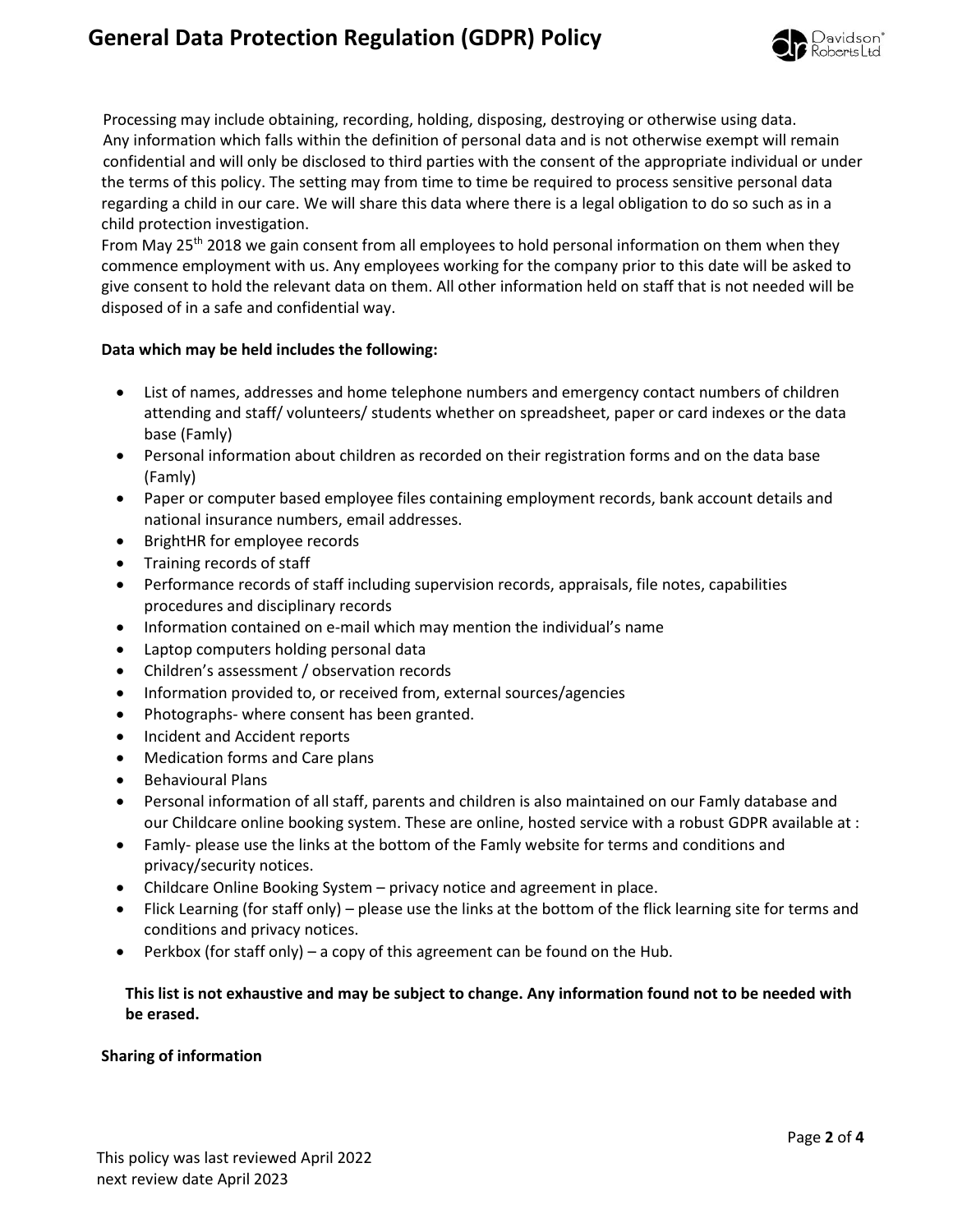

Information and sharing is essential to meet the needs of the children and families who attend. Data may therefore be shared with and may be obtained from:

- Staff members /students /volunteers
- Schools
- Local settings as well as other settings within the company
- External agencies such as Local Safeguarding Children's Board, local Authority, Ofsted etc

## **Security of information**

We will ensure that measures are taken to safeguard personal data. Each individual has a personal responsibility to ensure that any information of a personal or sensitive nature to which he/she has access in the course of his/ her work is protected from unauthorised access and disclosure and is kept confidential.

In particular, individuals must observe the following rules:

- Electronic storage of such material should be password protected, if there is any reason to believe that data security has been compromised, then passwords must be changed immediately. Contact Famly helpdesk for help if required
- Paper copies of personal data must be held in secure cabinets
- Information should be labelled as 'personal'
- Individuals must not disclose personal information except to authorised colleagues
- Particular care must be taken when exchanging information with third parties.
- Information must not be used for purposes other than that for which it was intended
- If records are needed to be taken off site (e.g. on laptops), appropriate security measures should be taken (e.g. laptops should never be left unattended in vehicles, and they should be stored securely off site) this has to be with permission from the manager. - see Handbook Policies
- All employees/ students/ volunteers must sign a confidentially agreement
- Where paper-based documents are removed from records these must be confidentially shredded.
- Personal data should not be retained for longer than necessary
- Memory sticks, discs etc will be only used by authorised people and will be stored securely when not in use.
- At any point a parent can make a request relating to their data. We will respond within 1 month of the request. We have the right to refuse a request if there is a lawful obligation to retain the data (from Ofsted or the EYFS) but we will inform the parents as to the reason what we cannot accept the request.

#### **Disposal of information**

Any data held on parents, children, staff or other employees that is not deemed necessary by law to retain will be shredded/burnt/deleted as appropriate.

All computers will be checked regularly to ensure any that all data that is not essential is removed, this includes the deletion of emails.

Annual 'housekeeping' will be undertaken to destroy any archived data that has reached the end of the retention period.

#### **Data Breach**

If we suspect there has been a breach of data we will contact the ICO (Information Commissioner's Office) within 72 hours of the incident.